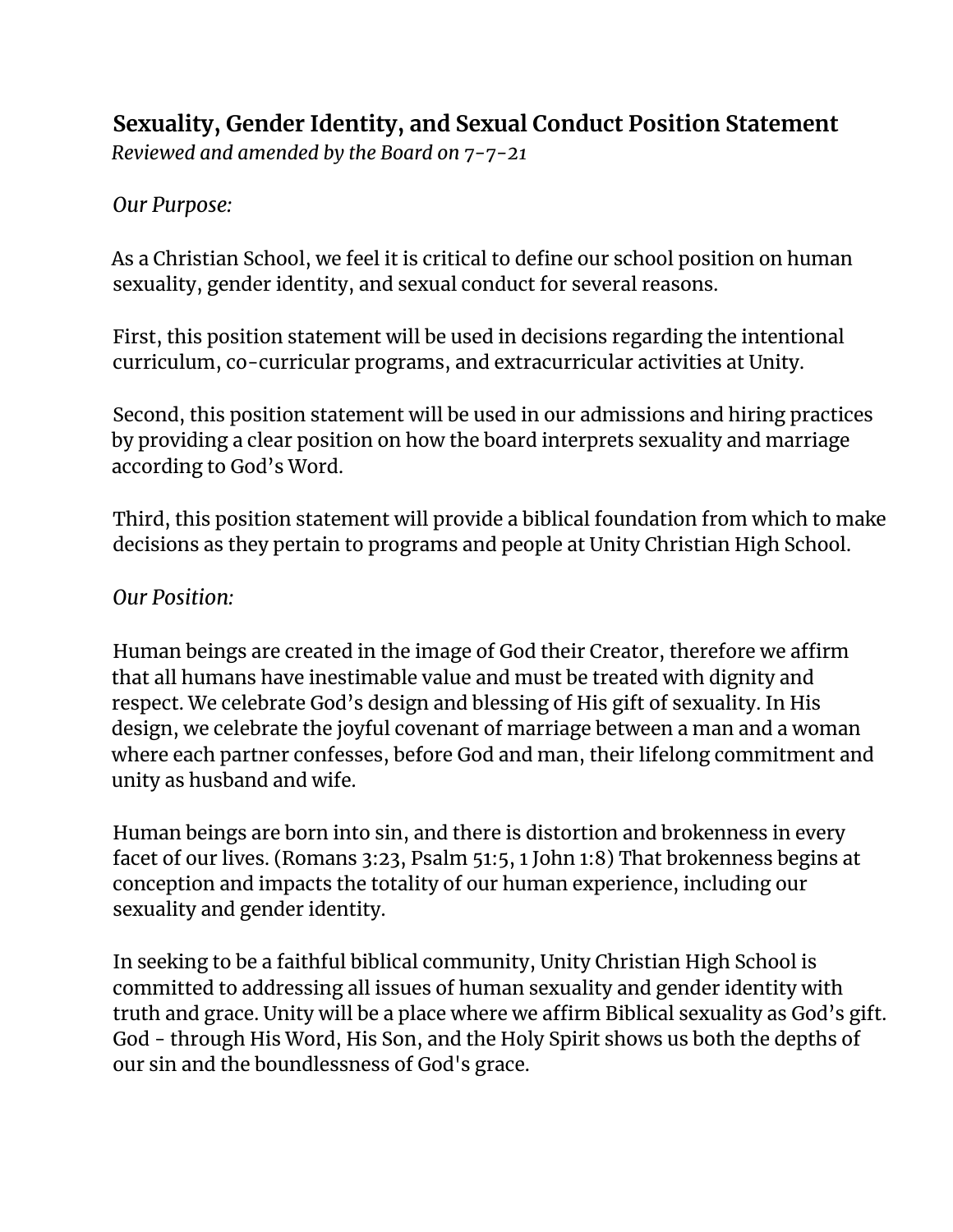## *In Truth We Affirm:*

- The Creator's intent for human sexuality finds its fulfillment between a man and a woman within the lifelong bond of the marriage covenant. (Genesis 2:22-24, Matthew 19:46)
- In order to experience the fullness of God's loving intent in human sexuality, sexual experiences are intended to be celebrated between a man and a woman within the covenant union of marriage. (Genesis 2:22-24; Proverbs 5:18-19; Matthew 19:4-6; Mark 10:6-9: 1 Corinthians 7: 1-16)
- That heterosexual practice outside the covenant of marriage, and all nonheterosexual practice is incompatible with the will of God as revealed in Scripture and is sin, calling for confession and repentance. (Leviticus 20:10; Proverbs 5; Hebrews 13:4; Leviticus 18:22; Romans 1:26-27)
- As image-bearers of God we have been created as "male and female" (Genesis 1:27); adopting a gender identity discordant with one's biological sex is incompatible with Scripture.
- Same-sex attraction is contrary to God's created order and reveals the brokenness of our world. This brokenness does not give us permission to sin. (Matthew 5:28; 1 Corinthians 6:18-20; Ephesians 5:3; 1 Corinthians 6:9-11, John 8:1-11)
- Our sure and certain hope is that those guilty of violating God's perfect will for human sexuality whether heterosexual or nonheterosexual, can find grace, forgiveness, and restoration through Christ. (Romans 6:23, Ephesians 2:8-10)
- Our commitment is to communicate and uphold God's standards for human sexuality with grace, mercy and equity. (Philippians 2:15; Ephesians 5:12)

## *With Grace We Commit To:*

• Acknowledge our human frailty and our dependence upon Christ for his humility, grace and wisdom in our considerations of human sexuality, seeking always to love one another as He has loved us. (1 John 4:7-21)